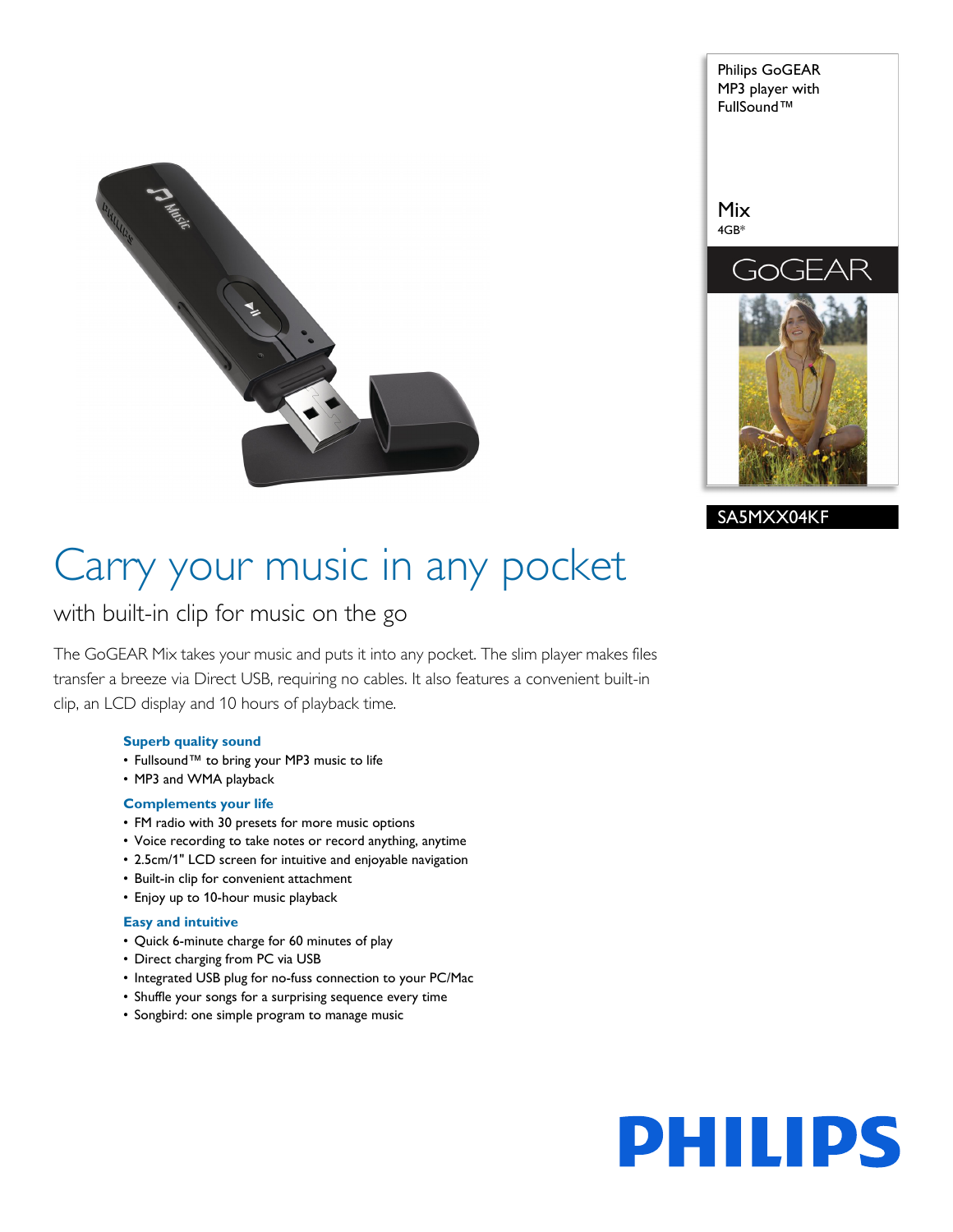### SA5MXX04KF/37

### MP3 player Mix 4GB\*

### **Highlights**

### **FullSound™**



Philips' innovative FullSound technology faithfully restores sonic details to compressed MP3 music, dramatically enriching and enhancing it, so you can experience CD music without any distortion. Based on an audio post-processing algorithm, FullSound combines Philips' renowned expertise in music reproduction with the power of the latest generation Digital Signal Processor (DSP). The result is fuller bass with more depth and impact, boosted voice and instrument clarity, and rich detail. Rediscover your compressed MP3 music in true-to-life sound that will touch your soul and move your feet.

### **2.5cm/1" LCD screen**

2.5cm/1" LCD screen for intuitive and enjoyable navigation

### **Up to 10-hour music playback**

Jive to endless hits with your GoGEAR player. A compact rechargeable battery is built in for longlasting power. Up to 10 hours of continuous music playback can be enjoyed with a single

charge. Just plug the power cable in to recharge the player – it's that simple.

### **FM radio with 30 presets**



Digital FM radio offers you additional music options to your music collection on your GoGear. Simply tune into the station that you want to preset, press and hold the preset button to memorize the frequency. You can preset up to 30 radio stations and enjoy your favorite programs whenever you go.

### **Voice recording**



Voice recording converts your GoGear player into a handy dictation machine. Besides playing music or listening to radio, you can also record notes or reminders for work or school, record shopping lists and phone numbers – even song lyrics. By pressing the recording button and speaking into the built-in microphone, voice messages are compressed and stored in the built-in internal memory. Voice recording gives you a highly portable voice recorder allowing you to record anything, anytime and anywhere!

### **Built-in clip**

Built-in clip for convenient attachment

### **Direct charging from PC**



Charge your GoGear player battery quickly and easily from your PC via USB. By connecting your player to your PC with the cable provided and following the necessary prompts, your PC will provide the power for charging your player within a few seconds. Enjoy the convenience of doing away with a separate recharger.

### **Songbird**

Songbird: one simple program to manage music

### **Shuffle your songs**

Shuffle your songs for a surprising sequence every time